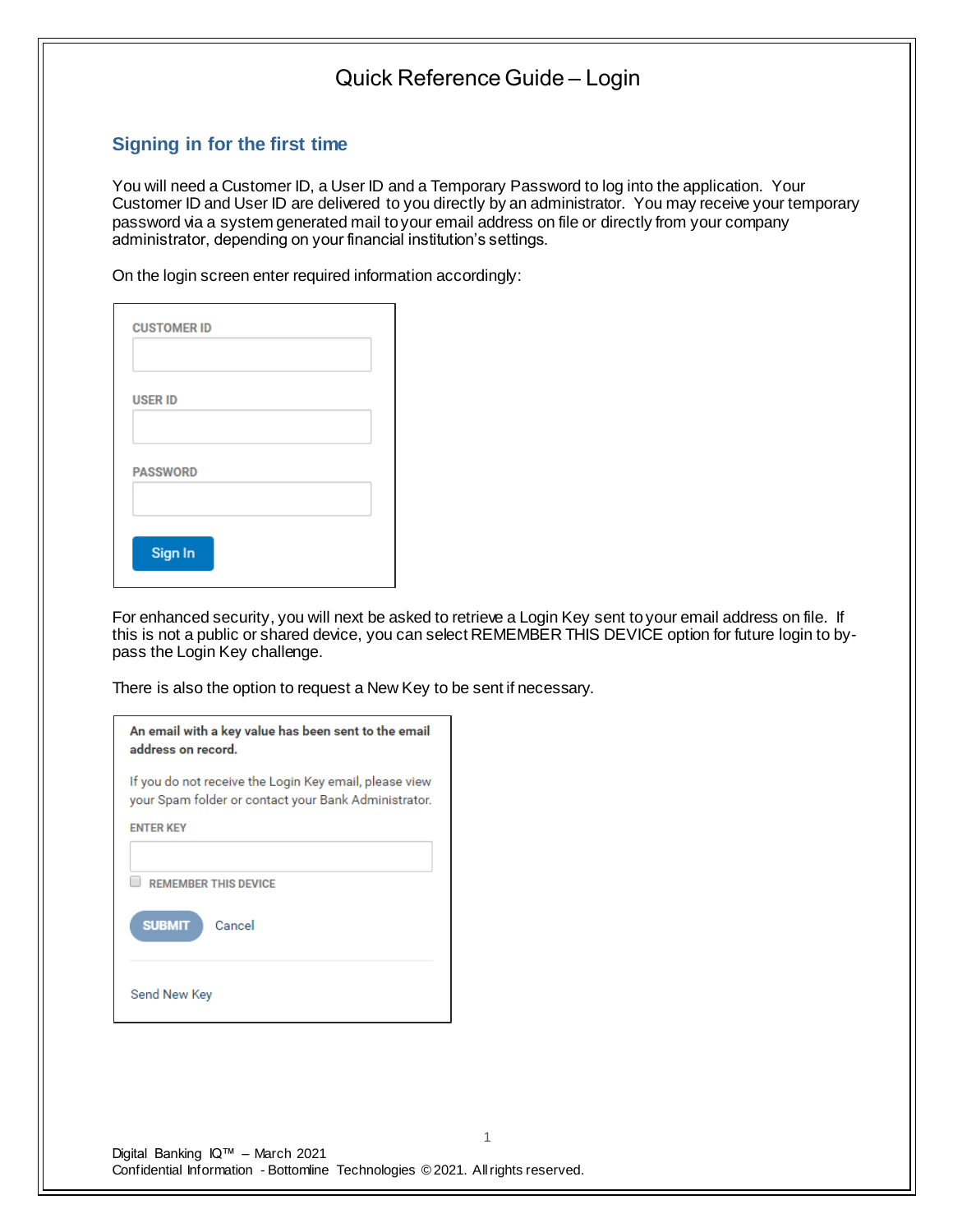Terms and Conditions, when required by the financial institution, will need to be viewed and accepted. You are provided the ability to email a copy of the Terms and Conditions to your email address on file and to print a copy.

# **Terms and Conditions**

#### LegalT&C

 $Q$ Fmail  $P_{\text{Print}}$ 

Bottomline Technologies., on behalf of itself and its affiliates, (together, "Bottomline" or "we" or "us") is the operator of this Site (as defined in Bottomline's Terms of Use (the "Terms"). We know privacy is important to you; it is also vital to our business. This Privacy Policy describes the types of "Personal Information" (information that is identifiable to a particular person) that Bottomline collects (directly or through service providers) in connection with all Bottomline Sites, and how that Personal Information is used, shared and protected. By using this Site, you are agreeing to accept and comply Bottomline's Privacy Policy as set forth below.

Types of "Personal Information" we collect. In addition to the types of information described above, we may also collect Personal Information about you when you directly submit it to us. Bottomline may provide you the opportunity to do such things as subscribe to email alerts regarding Bottomline events, products, services or company news, to request company information, or to request product or service information through an email contact form. You may opt-out of receiving these solicitations at any time. To optout from communications from Bottomline Technologies, please click here to unsubscribe. Such information may include your name, your company's name, your personal or company email address or other contact information. It is up to you whether to provide this information. Such information will be used and disclosed as reasonably necessary to meet your needs and respond to your requests, such as disclosing it to our email service provider to send you emails or to one of our affiliated entities to provide you with product information. Parties with whom we share Personal Information are bound to contracts requiring them to use and disclose the information only for the permitted purposes and to use reasonable security measures to protect Personal Information from unauthorized access and use. Bottomline may also use and disclose Personal Information to comply with application U.S. and/or International laws, regulations, court orders and lawful instructions from government agencies, to protect the personal safety of Site users or the public, to prevent and defend claims, to resolve disputes, to troubleshoot problems, to enforce the Terms, and to protect our rights and property. If you register for a service offered through the Site, Bottomline may collect additional Personal Information and use it for additional purposes reasonably related to that service; you will be given a supplemental privacy disclosure as part of the registration process.

Cookies & Related Issues. When you visit the Site, we may receive certain standard information that your browser sends to every website you visit, such as the originating IP address, browser type and language, access times and referring website addresses, and other such information. This data may be used, among other reasons, to improve the operation and security of the Site by assisting in "authenticating" who you are when you access this Site, particularly if you register for access to part of the Site and are issued or create a username and password. We may receive additional technical data about the device used to access the Site ("Device Data") (such as device ID, device model,

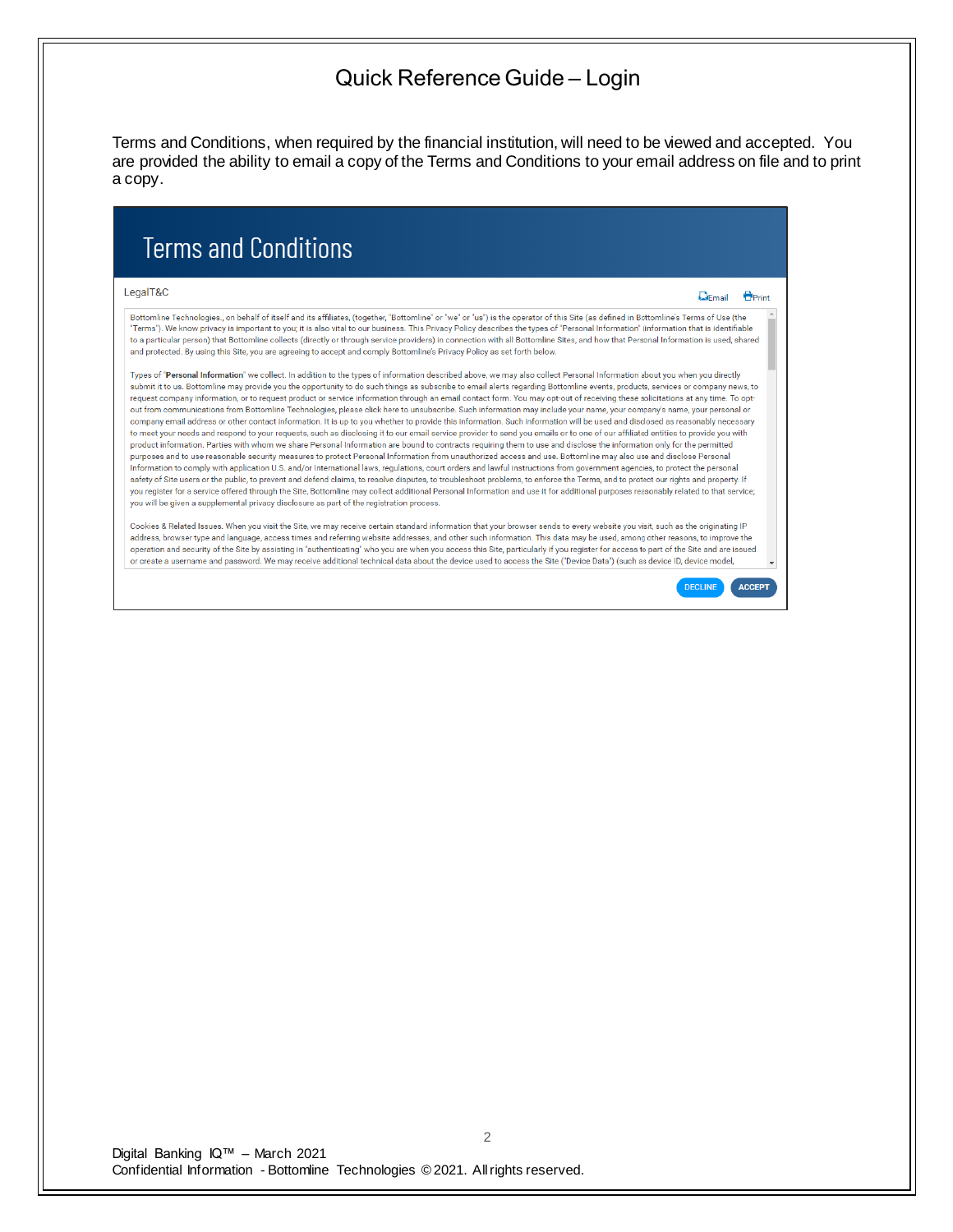|                                                             | Set up your Security Profile information:                                                                                                                                                                                  |                                                                                               |
|-------------------------------------------------------------|----------------------------------------------------------------------------------------------------------------------------------------------------------------------------------------------------------------------------|-----------------------------------------------------------------------------------------------|
| $\bigcirc$<br>Security Questions (for a forgotten password) |                                                                                                                                                                                                                            |                                                                                               |
|                                                             | New Password<br><b>Security Questions</b><br>Security Contacts                                                                                                                                                             |                                                                                               |
|                                                             | <b>Security Questions</b><br>Please complete all security questions and answers to continue. These questions will be<br>used to validate your identity and provide an extra layer of protection.<br><b>Answer Criteria</b> |                                                                                               |
|                                                             | • All answers must be unique<br>. Answers are not case-sensitive and must be unique<br>· Special characters are allowed !@#\$%^&*.()-?;;,~=+/                                                                              |                                                                                               |
|                                                             | Mask Answers<br><b>SECURITY QUESTION 1</b>                                                                                                                                                                                 |                                                                                               |
|                                                             | Select<br>$\checkmark$<br><b>ANSWER</b>                                                                                                                                                                                    |                                                                                               |
|                                                             | <b>SECURITY QUESTION 2</b>                                                                                                                                                                                                 |                                                                                               |
|                                                             | Select<br>$\checkmark$<br><b>ANSWER</b>                                                                                                                                                                                    |                                                                                               |
|                                                             | <b>SECURITY QUESTION 3</b><br>Select<br>$\checkmark$                                                                                                                                                                       |                                                                                               |
|                                                             | <b>ANSWER</b>                                                                                                                                                                                                              |                                                                                               |
|                                                             | <b>NEXT</b><br>Cancel                                                                                                                                                                                                      |                                                                                               |
| $\circled{2}$                                               | Security Contact Information for one time passcode delivery, if required by your financial institution.                                                                                                                    |                                                                                               |
|                                                             |                                                                                                                                                                                                                            | In addition to the contact delivery method of email, you can set up additional methods - text |
|                                                             |                                                                                                                                                                                                                            |                                                                                               |
|                                                             | message and voice. You can indicate which is the preferred default method.<br>◎                                                                                                                                            |                                                                                               |
|                                                             | New Password<br>Security Questions<br><b>Security Contacts</b>                                                                                                                                                             |                                                                                               |
|                                                             | <b>Security Contact Information</b><br>The default contact details below will be our delivery point to verify your identity or send you<br>important information regarding your account security.                          |                                                                                               |
|                                                             | <b>Contact Detail</b>                                                                                                                                                                                                      |                                                                                               |
|                                                             | <b>Email Address</b><br><b>Default</b><br>$\boxdot$ Email<br>janice.cheung@bottomline.com                                                                                                                                  |                                                                                               |
|                                                             | $\triangle$ For extended security, we recommend using a phone number for SMS Delivery.<br>+ Add Mobile Number                                                                                                              |                                                                                               |

3

Digital Banking IQ™ – March 2021 Confidential Information - Bottomline Technologies © 2021. Allrights reserved.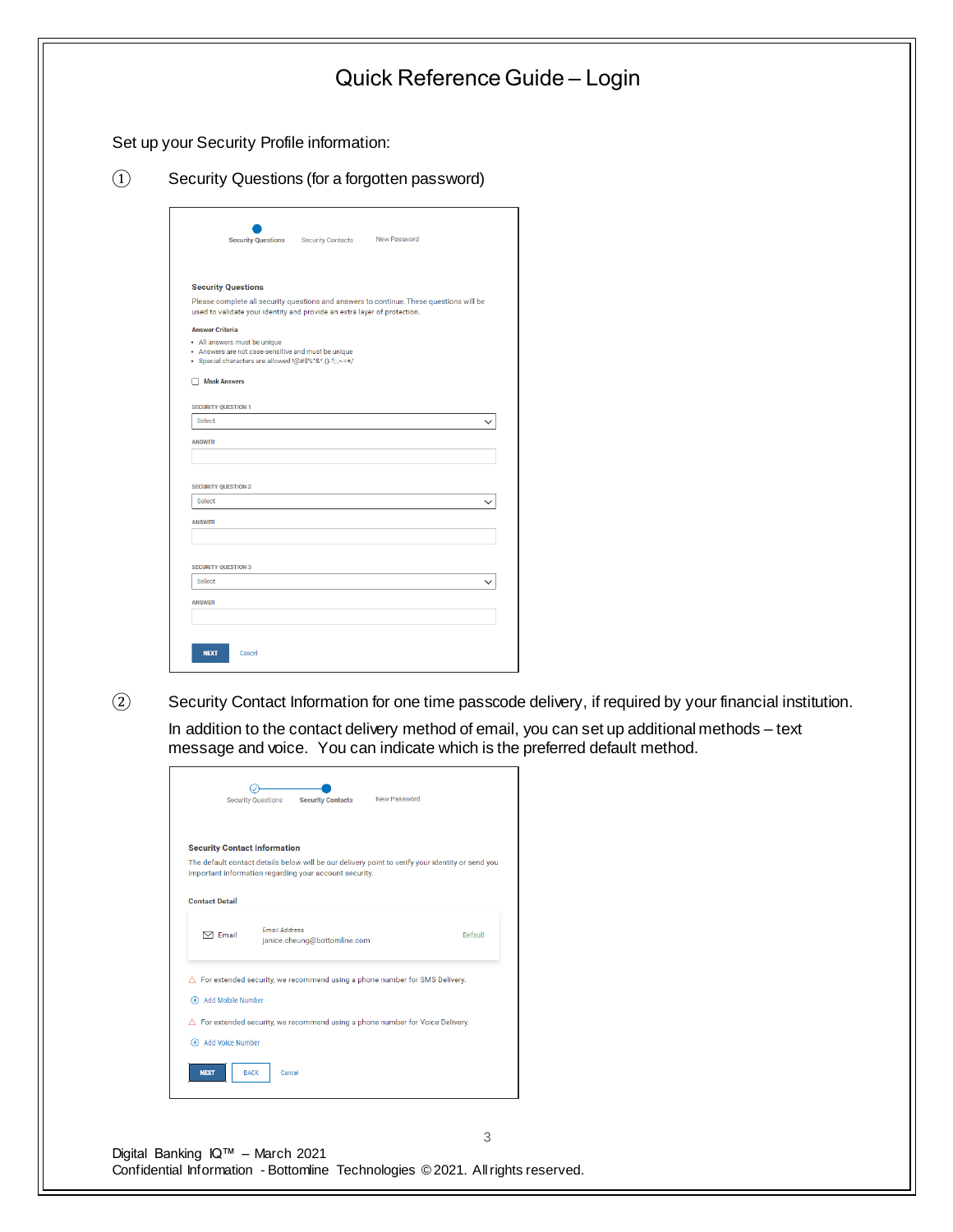

Hereafter, you are logged in and Home page displays.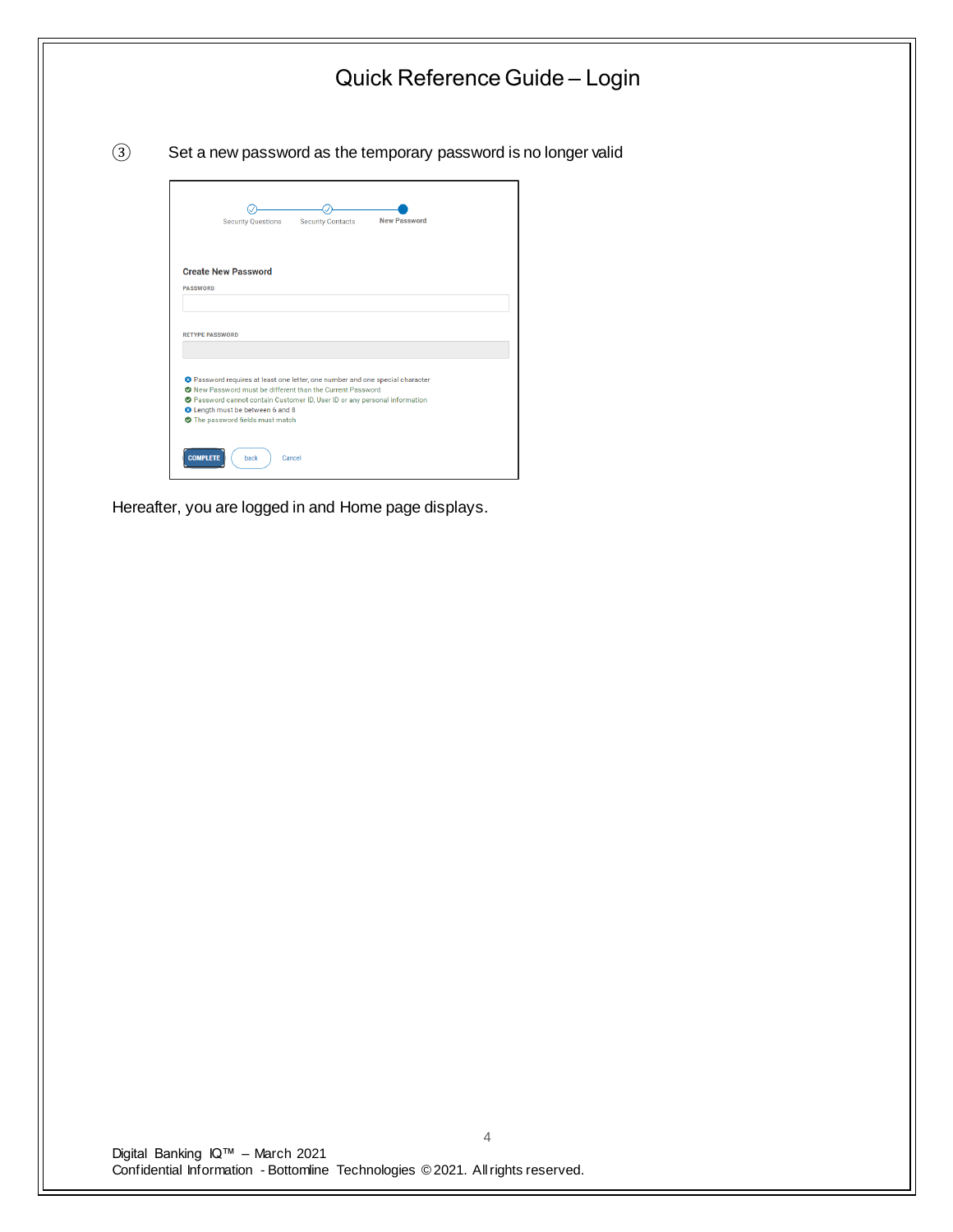### **Signing in as a returning user**

#### Enter your Customer ID, User ID and Password:

| <b>CUSTOMER ID</b> |  |
|--------------------|--|
|                    |  |
| <b>USER ID</b>     |  |
|                    |  |
| <b>PASSWORD</b>    |  |
|                    |  |
| Sign In            |  |
|                    |  |

Depending your financial institution's requirement, you may also need to retrieve a One Time Passcode:

|                                                                            | Œ,            |  |
|----------------------------------------------------------------------------|---------------|--|
| <b>USER VERIFICATION</b>                                                   |               |  |
| A one time passcode was sent to<br>a************a@bottomline.com via EMAIL |               |  |
| <b>ENTER CODE</b>                                                          | Send new code |  |
| Need to receive code another way?                                          |               |  |
| <b>Continue</b><br>Cancel                                                  |               |  |

If you are using a device that has not previously been set in the designation to "REMEMBER THIS DEVICE", you will be prompted to retrieve a Login Key from your email address on file.

| An email with a key value has been sent to the email<br>address on record.                                     |  |
|----------------------------------------------------------------------------------------------------------------|--|
| If you do not receive the Login Key email, please view<br>your Spam folder or contact your Bank Administrator. |  |
| <b>ENTER KEY</b>                                                                                               |  |
|                                                                                                                |  |
| <b>REMEMBER THIS DEVICE</b>                                                                                    |  |
| <b>SUBMIT</b><br>Cancel                                                                                        |  |
| Send New Key                                                                                                   |  |

Hereafter, you are logged in and Home page displays.